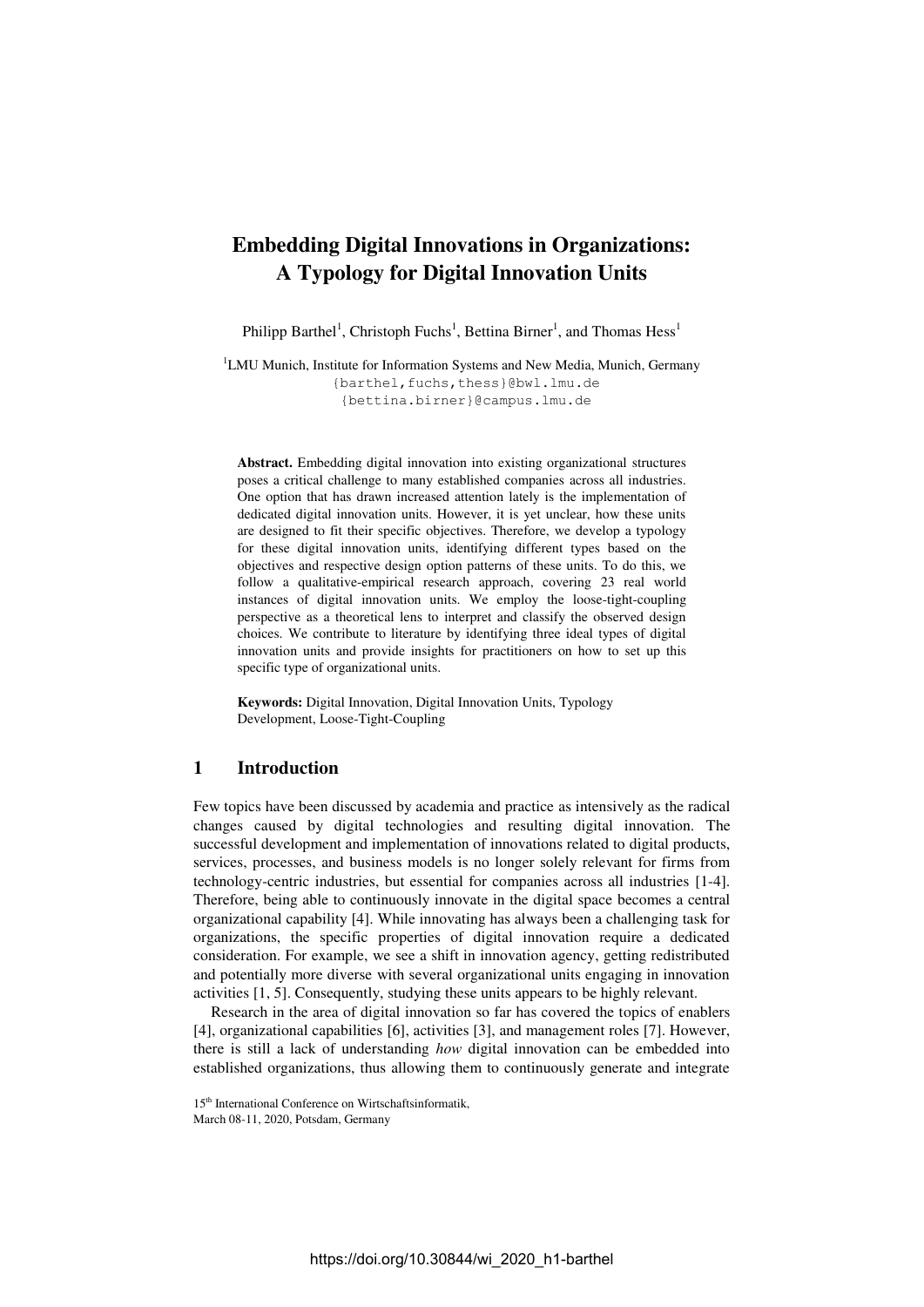digital innovation. An approach that has been increasingly adopted by organizations in recent years is the introduction of dedicated organizational units that are responsible for the ideation, development, and integration of digital innovation in organizations [8, 9]. In the following, we refer to these units as digital innovation units (DIU). So far, literature regarding DIUs is sparse. Some authors refer to the activities of DIUs, however a characterization of these units is rarely done in detail [7, 10]. Fuchs et al. [11] developed a taxonomy of DIUs, however they focused on the description and did not analyze suitable design options, for example based on fitting means-ends-relations. Insights regarding combinations of objectives, design dimensions, and underlying mechanisms appear to be crucial for understanding how DIUs *are* designed and for advising on how they *should be* designed to fulfill their respective purpose. This gap in knowledge regarding underlying mechanisms and types of DIUs is sought to be narrowed with this study. We argue that DIU objectives are determined as the generation and implementation of different types of digital innovation. To pursue these objectives, different design options for DIUs are possible. As we seek to understand the *means-ends-relationship* between objectives (*ends*) and design options (*means*), we formulate two research questions (RQs):

**RQ1:** *How can DIU types be differentiated by their objectives?* 

**RQ2:** *How are DIUs designed to create a fit to the given objective?* 

To answer these research questions, we develop a typology of DIUs. This typology aims to demonstrate the different objectives of DIUs and the unit designs that are applied to achieve the respective objective. The typology's dimensions are derived from literature and the underlying mechanisms are explained through the lens of loose-tight-coupling (LTC). To identify the relevant DIU types and designs, we employ a qualitative approach building on 23 case studies. We contribute to digital innovation research by offering an initial typology of DIUs and by systematically demonstrating how organizational design can support the embedding of digital innovation in established firms.

## **2 Underlying Concepts**

#### **2.1 Digital Innovation**

We follow Nambisan et al. [1] and define digital innovation "as the creation of (and consequent change in) market offerings, business processes, or models that result from the use of digital technology" [1, p. 224]. This definition comprises innovation outcomes with an internal (organizational) focus, e.g. process innovation, as well as outcomes with a primarily external (market) focus, such as product, service, or business model innovation [1-3]. Digital innovation outcomes are thereby constituted by the combination of two artifacts, an innovative digital solution and a complementary business concept, thus involving technological and organizational dimensions of change [3, 4, 12]. Corresponding, either possibilities offered by new digital technologies, and/or new business requirements can be drivers of digital innovation [4].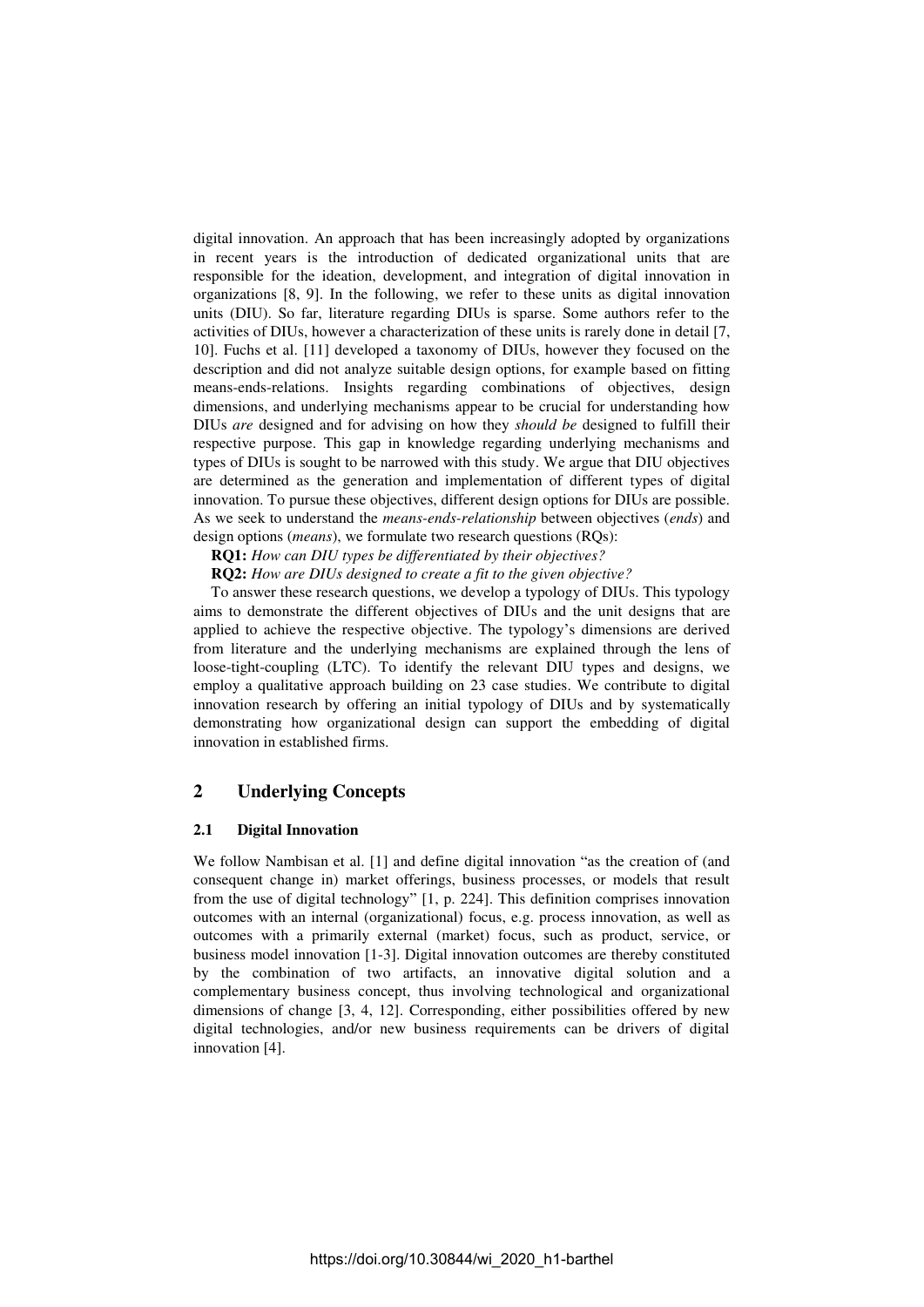Digital innovation research in the context of organizations ranges from corporate entrepreneurship [13] to management roles [7], and organizational capabilities [4]. We especially want to tie in to research on the organizational embedding of digital innovation [3] and innovation agency [1]. We follow the research agenda to focus on the innovation process instead of the innovation outcome as demanded by Fichman and colleagues [2]. Also, as asked by Kohli and Melville [3], we shed light on the relation between the organizational environment and activities of the innovation process. This process does include a range of activities: initiation, development, implementation, and exploitation [3]. These activities do not occur in a vacuum within firms. They are embedded into existing structures, strategies and cultures, are shaped by these and in turn shape the organization itself [2, 3]. Therefore, understanding how digital innovation activities are embedded into organizations is crucial for innovation research.

When taking the perspective of an organization and its decision on how to embed innovation activities in their organizations, an important factor is whether innovations target an organization's existing business/operations, or whether they aim to establish markets new to the company [14]. Digital innovation is applied to both, the extension and change of the existing offer and processes of an organization, or to access completely new markets and ways to operate [1, 3].

#### **2.2 Embedding Digital Innovation in Organizations**

The question how to best integrate innovation activities in an organization is a longlasting challenge. Especially in the context of digital transformation, embedding of innovation poses a significant challenge to organizations. Well-established, traditional businesses that are not "born digital" often struggle with "keeping the lights on" in the existing core business while at the same time committing resources to develop digital innovation [10, 15]. As the application of new (digital) technology creates both, change and inertia, it is argued that digital innovation potentially needs to be decoupled from the organizational logic it seeks to transform [13], e.g. by setting up autonomous organizational units for digital innovation [16, 17]. Intruding effects between the core organization and the innovative unit are sought to be minimized this way [16-18]. It is assumed that this structural separation and the resulting higher degree of freedom fosters creativity and the creation of new knowledge [17].

For example, Kaltenecker et al. [19] demonstrate how companies utilize independent teams to develop cloud related innovation. Likewise, Ebers [10] describes autonomous organizational models for discontinuous innovations based on the example of the development of SAP HANA. However, besides such individual examples, we know little about appropriate organizational design options for embedding digital innovation. Existing research has leaned towards the concept of ambidexterity in order to examine these design options [10, 11]. Ambidexterity describes an organization's ability to exploit existing business models while at the same time exploring new opportunities, which makes them overall more successful in fostering innovation [20]. One central mechanism to achieve this ambidexterity is via LTC [18, 20]. This concept is used as a lens to understand how organizations manage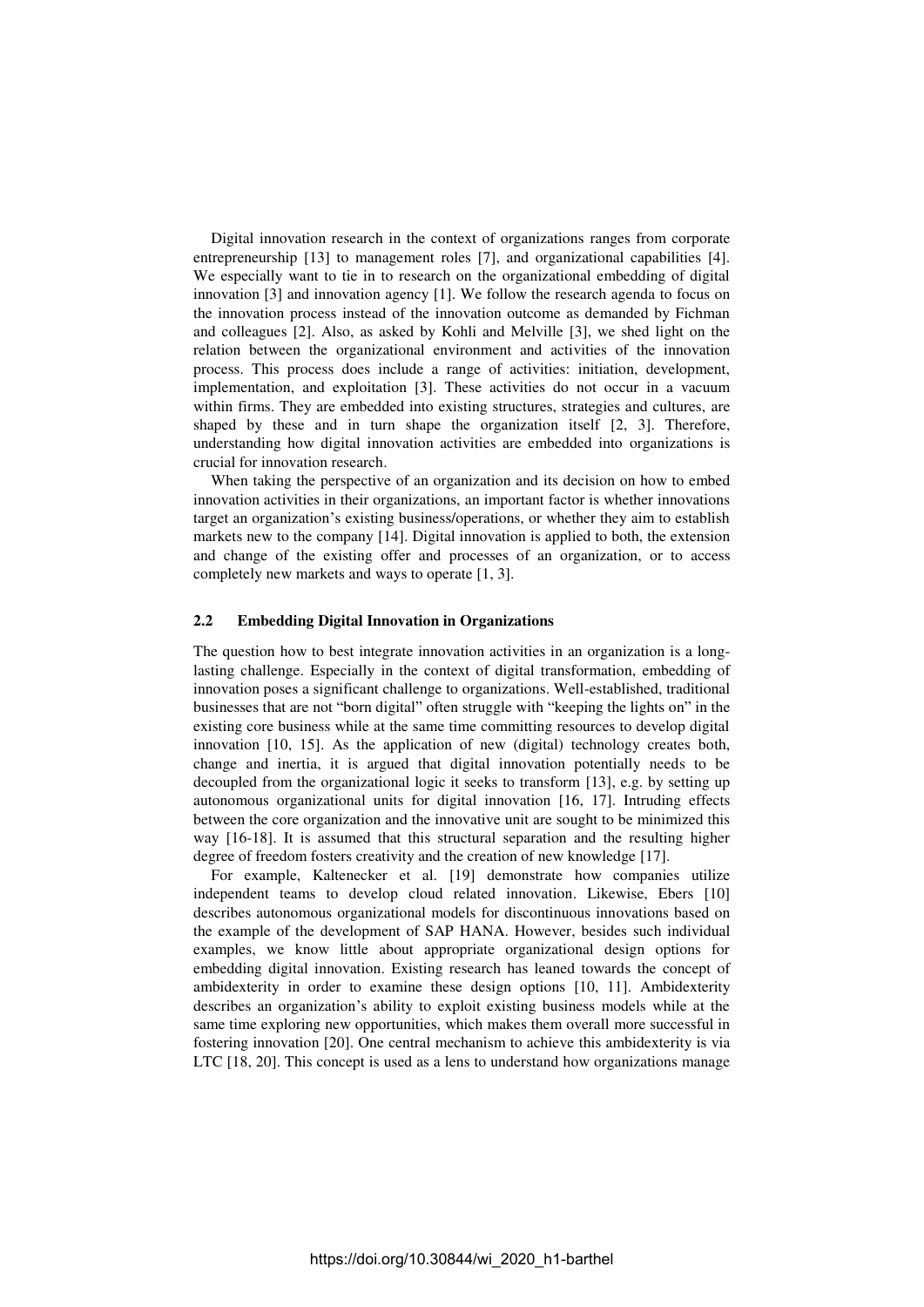the tension between designing an organization for exploration and exploitation. This way, new insights regarding the organizational embedding of digital innovation are sought to be gained.

#### **2.3 Digital Innovation Units**

DIUs are currently strongly discussed and applied in practice as one approach to embed digital innovation in established organizations [8, 9]. Literature suggests that digital innovation may be embedded in separate organizational units [10, 19]. These units face a reduced socio-technical complexity, helping them to scale development of digital innovation [12, 13]. Therefore, we define DIUs as organizational units with the overall goal to foster organizational digital transformation by performing digital innovation activities for existing and novel business areas [11]. However, there is relatively little in-depth knowledge regarding the design of these units. Existing typologies in the field of innovation rather focus on the innovation outcome itself [e.g. 21] or do not provide in-depth details on the configuration of respective organizational units in the context of digital innovation [e.g. 14]. An initial proposal for a taxonomy of DIUs presented by Fuchs et al. [11] offers more detailed insights regarding the units' configuration and bundles existing dimensions from previous research relevant to the context of organizational units such as DIUs. Therefore, we build on this taxonomy to analyze DIUs and to identify DIU types.

#### **2.4 Loose-Tight-Coupling as Theoretical Lens**

The question how loosely or tightly innovation activities are coupled to the core organization is crucial. Taking LTC as a theoretical lens can help us to understand how organizations handle contradictions such as simultaneous exploration and exploitation [22]. Coupling refers to the strength of the connections by which organizational units are linked and is constructed by several design dimension that contribute to either loose or tight connections [22]. Loose coupling is considered to lead to a relative autonomy of units and a higher ability to adapt to a dynamic environment [20, 22]. It is further deemed to foster experimentation and protect minority influence from being overridden by the organization's majority [20, 22, 23]. On the contrary, tight coupling refers to a high degree of dependency and relatedness of different organizational units [20, 24].

The LTC concept has been widely applied in the fields of information systems and innovation before. For example, Yoo et al. [5] explain developments related to distributed innovation using LTC. Ravichandran [25] investigates the relationship between e-business initiatives and the core organization based on LTC. Similarly, Dixon et al. [15] employ LTC to describe dynamic ambidexterity in the context of digital business. More general in the field of innovation, LTC has been used to investigate ambidextrous organizational design [20] and to examine the relation between organizational adaptive capability and firms' innovativeness [26].

Considering research on innovation there is an ongoing discussion on how loose or tight coupling fosters innovativeness. In general, innovation is associated with loose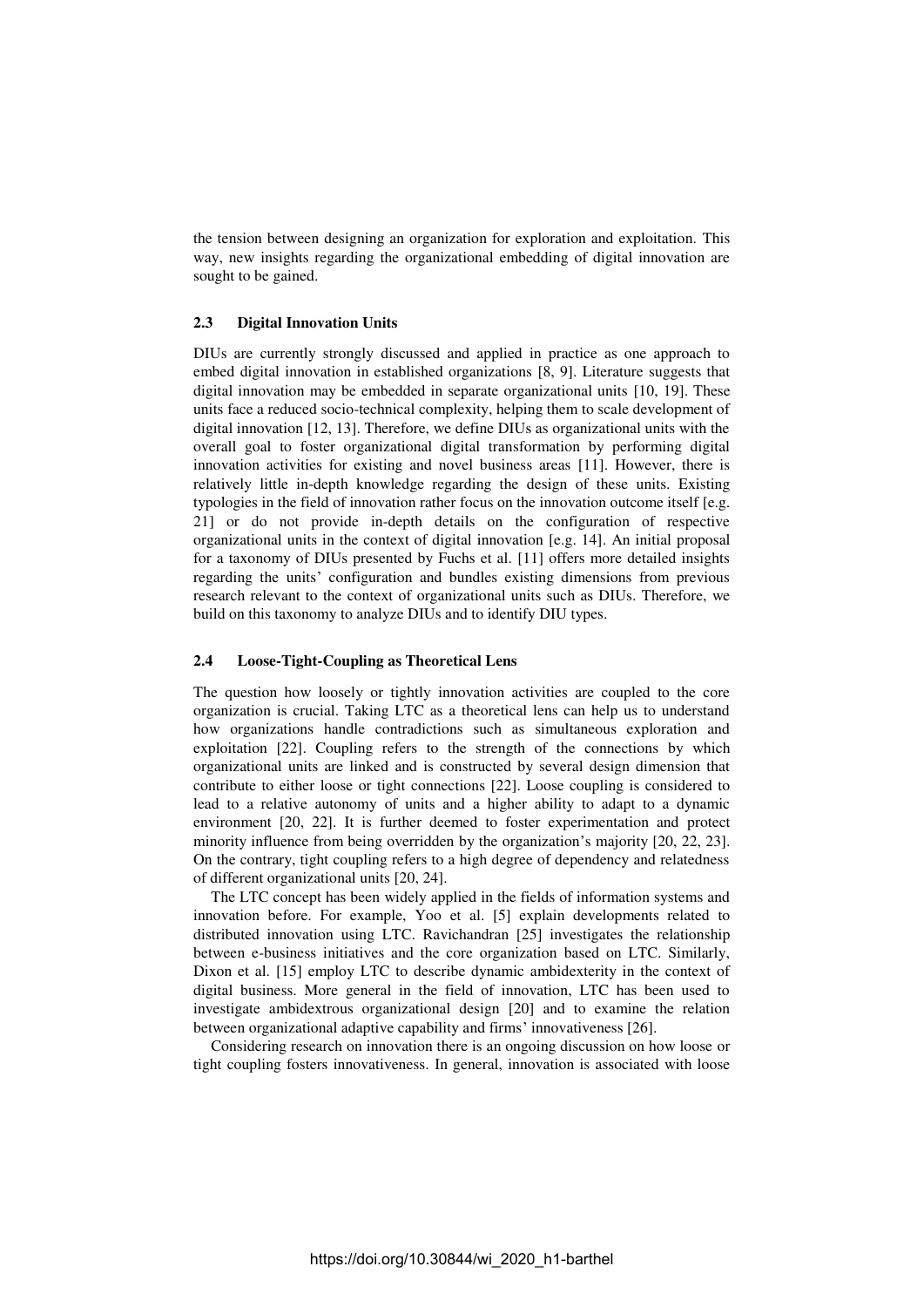coupling as it enables companies to search for new markets and technologies, adjust and reconfigure organizational structure and management, and quickly explore new knowledge [23, 26, 27]. However, authors also have argued that tight coupling fosters innovativeness as it allows the leveraging of existing resources for innovation activities [18, 25]. Tight coupling is also seen as a solution to balance the tension between new initiatives and the core organization [25, 28]. As both, loose and tight coupling mechanisms have been described as potentially beneficial for innovation activities, a simple answer is not sufficient. Consequently, we apply the LTC lens for our research on DIUs without a premise regarding their effect on digital innovation activities. Instead, we draw on this concept to understand the relational mechanisms between DIU objectives (*ends*) and DIU designs (*means*).

## **3 Research Method**

### **3.1 Typology Development Approach**

The terms of taxonomy and typology have both been applied in the context of classification and are partly even used interchangeably [29, 30]. However, a typology may offer further theoretical insights supplementary to the rather descriptive classification of topics offered by a taxonomy [30]. Doty and Glick [30] portray a typology as a "unique form of theory building" [30, p. 230], because essential criteria of a theory can be met by a typology. This includes a) the identification of constructs, b) a relationship between these constructs, and c) the possibility to disprove the relationships as well as the included constructs [30]. Consequently, developing a typology can spark intriguing theoretical insights besides the descriptive classification of a phenomenon. In this paper, we aim for a typology that offers a theoretical benefit to the classification of DIUs. More specifically, we not only aim to identify different types of DIUs but also to characterize their composition based on a set of dimensions and to offer an explanation for the relationship between DIU objectives and DIU designs.

Overall, a typology "is generally multidimensional and conceptual" [29, p. 4] and encompasses two distinct kinds of constructs. First, there is the *ideal type*. Ideal types "represent holistic configurations of multiple unidimensional constructs" [30, p. 233]. Such ideal types are theoretically founded abstractions to examine empirically observed real world cases and whether and how much these cases differ from the ideal form [30, 31]. Second, a typology contains so-called *first-order constructs*. These represent unidimensional building blocks or *dimensions* that are "used to describe each ideal type in the theory" [30, p. 234]. In terms of the intended typology of DIUs, we aim to identify possible different ideal types of DIUs that consist of multiple dimensions, whereas these dimensions show different compositions in the characteristics of the dimensions.

Bailey [29] explains that a typology may be achieved *inductively*, starting with "empirical clusters […], and then subsequently formulating conceptual labels for them" [29, p. 32]. For our research approach, such an inductive strategy is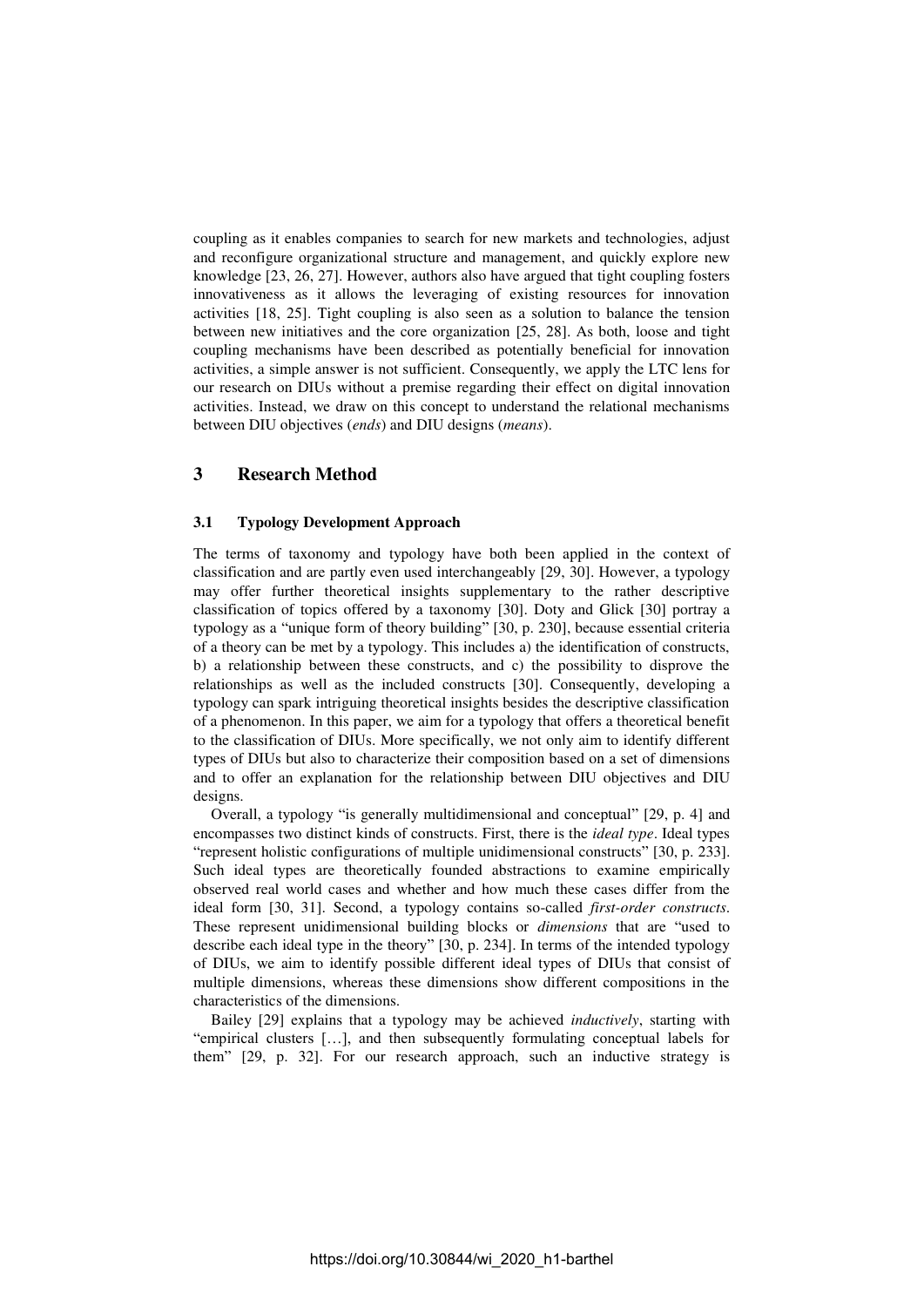appropriate, because the conceptual state-of-research in the field of DIUs is still underdeveloped. In contrast to that, firms in practice are already implementing, running, modifying, and assessing DIUs in their everyday organizational life.

Concluding, practice is ahead of theory in the field of DIUs, which is why we employ an inductive strategy to develop a typology of DIUs. Here, we start with an empirical assessment of real-world DIUs and subsequently derive conceptual and theoretically founded ideal types of DIUs. We build on the taxonomy of Fuchs et al. [11] to ensure a sound conceptual underpinning of our developed typology. For the empirical part of the typology development, we rely on a qualitative multiple case study research approach.

#### **3.2 Case Study Research Approach**

We select a qualitative-empirical case study research approach to explore the contemporary and highly complex real world phenomenon of DIUs which does not possess the advantage of an already established literature basis [32, 33]. More specific, we select the case study research approach from Eisenhardt [34]. The inductive process explained by Eisenhardt [34] aims at building theory from case studies which is in line with the argument that a typology can be closely related to theory and that a typology can offer additional theoretical insights besides the classification of a phenomenon. In addition, we employ a multiple-case study design, because the cross-comparison of a bigger set of cases is required to identify first order constructs (dimensions) and ideal types, and thus derive an overall typology of DIUs [33].

Overall, we conducted 23 case studies. We selected the respective firms purposefully in a two-step process [35]. To start with, we followed a criterion sampling logic and chose firms that had an already established DIU. Additionally, we employed a theoretical replication logic to generate contrasting results by selecting heterogeneous firms [33]. Consequently, the 23 case study firms differ with regard to size, industry, and design of DIUs. An overview of the sample is shown in Table 1. The data collection took place from  $01/2018 - 07/2019$ . We collected data from 12 units specifically for this study. Additionally, we utilized existing data on 11 units that was collected as part of previous studies (marked with an asterisk \* in Table 1). We conducted between one and three interviews per case, whereas all interview partners had detailed knowledge of the DIUs of their firms. All interviews were acquired through the professional networks of the authors. The interviews were conducted face-to-face or via telephone and lasted between 35 – 90 minutes. We employed a semi-structured interview guide with open-ended questions encompassing sections about a) the digital transformation of the organizations, b) the activities with regard to digital innovations, c) the history and current status of the DIUs, and d) the overall activities of the DIUs. All interviews were recorded and transcribed verbatim [36]. This primary data was triangulated by secondary data including information from firm websites, press releases, management reports, etc. We used ATLAS.ti to gather, store, and analyze our data [33, 36].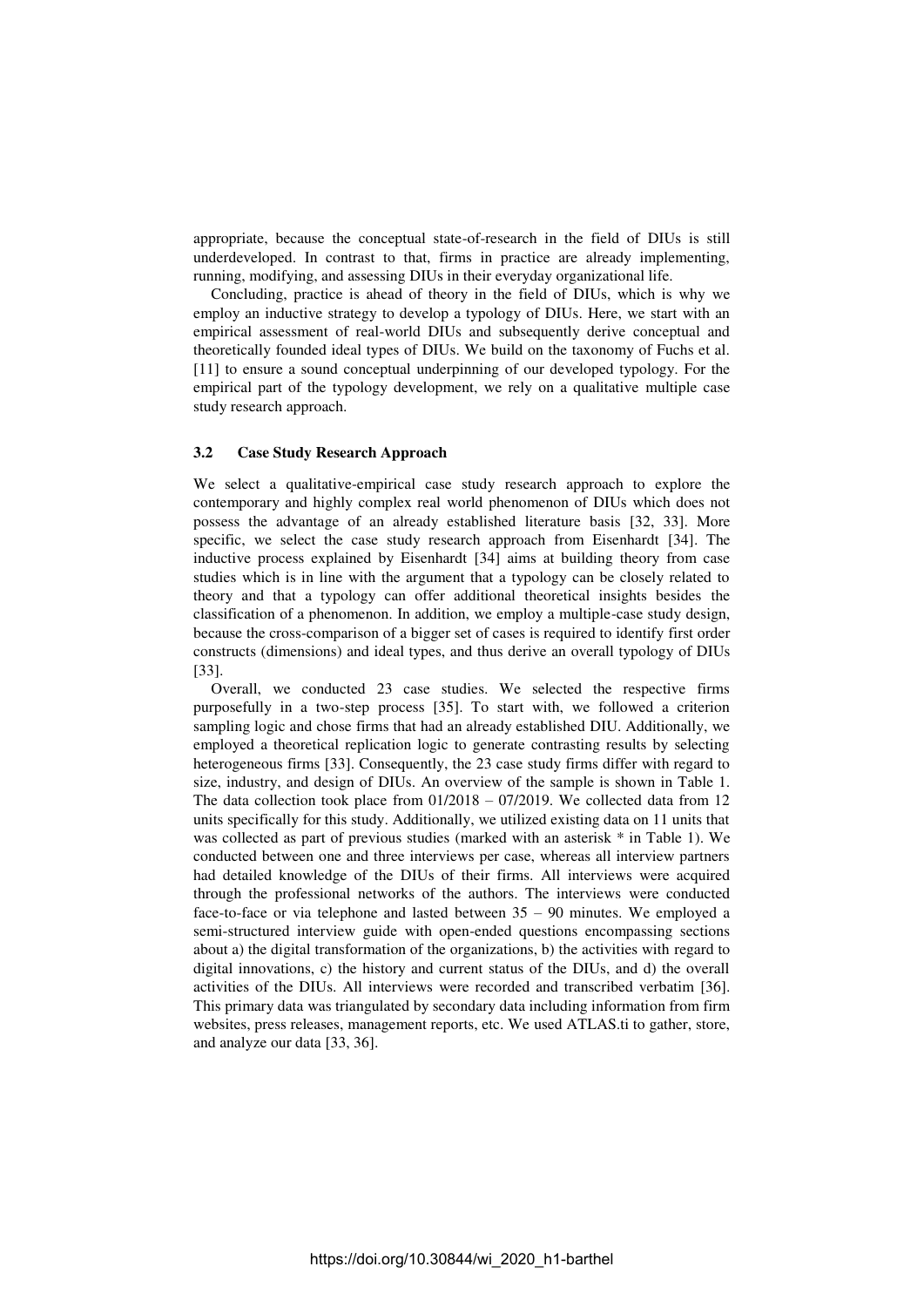For our data analysis, we followed a two-step approach, for which we divided our overall sample of 23 cases into a training set of seven cases and a testing set of 16 cases.

| Case                     | <b>Industry</b>          | <b>Employees</b><br>Revenue<br><b>Total (2018)</b><br>(2018) |                                   | <b>Employees</b><br><b>DIU</b> | <b>Interviews by Position</b><br>(Manager/Employee) |  |  |  |  |  |
|--------------------------|--------------------------|--------------------------------------------------------------|-----------------------------------|--------------------------------|-----------------------------------------------------|--|--|--|--|--|
| <b>Training Case Set</b> |                          |                                                              |                                   |                                |                                                     |  |  |  |  |  |
| $Alpha_1$                | Household                | $\approx 61,000$                                             | ≈ 13 bn. €                        | $\approx 15$                   | 1/1                                                 |  |  |  |  |  |
| Alpha <sub>2</sub>       | Appliances               |                                                              |                                   | $\approx 150$                  | 1/1                                                 |  |  |  |  |  |
| Beta 1                   | Retail                   | $\approx 62,000$                                             | $\approx$ 21 bn. $\in$            | $\approx 20$                   | 1/1                                                 |  |  |  |  |  |
| Gamma 1                  | Insurance                | $\approx 900$                                                | ≈ 0.6 bn. €                       | $\approx 10$                   | 1/1                                                 |  |  |  |  |  |
| Delta_1                  | Automotive               | $\approx$ 30,000                                             | ≈ 22 bn. $€$                      | $\approx 25$                   | 1/1                                                 |  |  |  |  |  |
| Delta 2                  |                          |                                                              |                                   | $\approx 125$                  | 1/1                                                 |  |  |  |  |  |
| Epsilon_1                | Autom. Aftermarket       | $\approx 600$                                                | $\approx 0.07$ bn. $\in \infty$ 5 |                                | 2/0                                                 |  |  |  |  |  |
| <b>Testing Case Set</b>  |                          |                                                              |                                   |                                |                                                     |  |  |  |  |  |
| Zeta_1                   | Automotive               | $\approx 299,000$                                            | $\approx 167$ bn. $\in$           | $\approx 80$                   | 1/0                                                 |  |  |  |  |  |
| Eta_1                    | Banking                  | $\approx 49,000$                                             | n.a.                              | $\approx 150$                  | 1/1                                                 |  |  |  |  |  |
| Theta 1                  | Telecommunication        |                                                              | $\approx$ 7 bn. $\in$             | $\approx 100$                  | 1/0                                                 |  |  |  |  |  |
| Theta_2                  |                          | $\approx 9,000$                                              |                                   | n.a.                           | 1/0                                                 |  |  |  |  |  |
| Iota_1                   | Machinery                | $\approx 7,000$                                              | $\approx 1$ bn. $\in$             | $\approx$ 75                   | 1/0                                                 |  |  |  |  |  |
| Kappa_1*                 | Chemical                 |                                                              | ≈ 63 bn. €                        | $\approx$ 5                    | 3/0                                                 |  |  |  |  |  |
| Kappa_2*                 |                          | $\approx 112,000$                                            |                                   | $\approx 25$                   | 3/0                                                 |  |  |  |  |  |
| Lambda_1*                | <b>Plant Engineering</b> | $\approx 14,000$                                             | $\approx$ 3 bn. $\in$             | $\approx 15$                   | 1/0                                                 |  |  |  |  |  |
| $My_1*$                  | Instrumentation          | $\approx 13,000$                                             | $\approx$ 3 bn. $\in$             | $\approx 10$                   | 1/2                                                 |  |  |  |  |  |
| $Ny_1*$                  | Sanitary                 | $\approx 6,000$                                              | $\approx 1$ bn. $\in$             | $\approx 45$                   | 2/0                                                 |  |  |  |  |  |
| Xi 1*                    | Banking                  | $\approx 216,000$                                            | n.a.                              | $\approx$ 35                   | 1/1                                                 |  |  |  |  |  |
| Omikron 1*               | Automotive               | $\approx 91,000$                                             | ≈ 59 bn. €                        | $\approx 10$                   | 1/0                                                 |  |  |  |  |  |
| $Pi_1$ *                 | Machinery                | $\approx 3,000$                                              | ≈ 0.4 bn. $€$                     | $\approx 25$                   | 2/0                                                 |  |  |  |  |  |
| $Rho_1*$                 | Tools                    |                                                              |                                   | $\approx 20$                   | 1/1                                                 |  |  |  |  |  |
| $Rho_2^*$                |                          | $\approx 3,000$                                              | ≈ 1 bn. €                         | $\approx$ 5                    | 1/1                                                 |  |  |  |  |  |
| $Sigma_1$ *              | Equity                   | $\approx$ 14,000                                             | ≈ 4 bn. €                         | $\approx 15$                   | 1/0                                                 |  |  |  |  |  |

**Table 1.** Overview of the sample (training & testing cases)

In the first step, we applied a two-cycle coding approach. The first cycle followed a deductive logic, where we coded the seven training cases according to the dimensions and characteristics of the existing taxonomy of Fuchs et al. [11]. Furthermore, our LTC research lens guided us in this step, allowing us to specify individual dimensions derived from the taxonomy. The second cycle followed an inductive logic, enriching the existing taxonomy with empirical insights from our data. Based on the coding results, we adapted the initial taxonomy. Thereby, we eliminated, aggregated, and rephrased dimensions of the taxonomy. The adapted taxonomy, which we rely on in the following, is depicted in Table 2 [41]. We used this adapted taxonomy and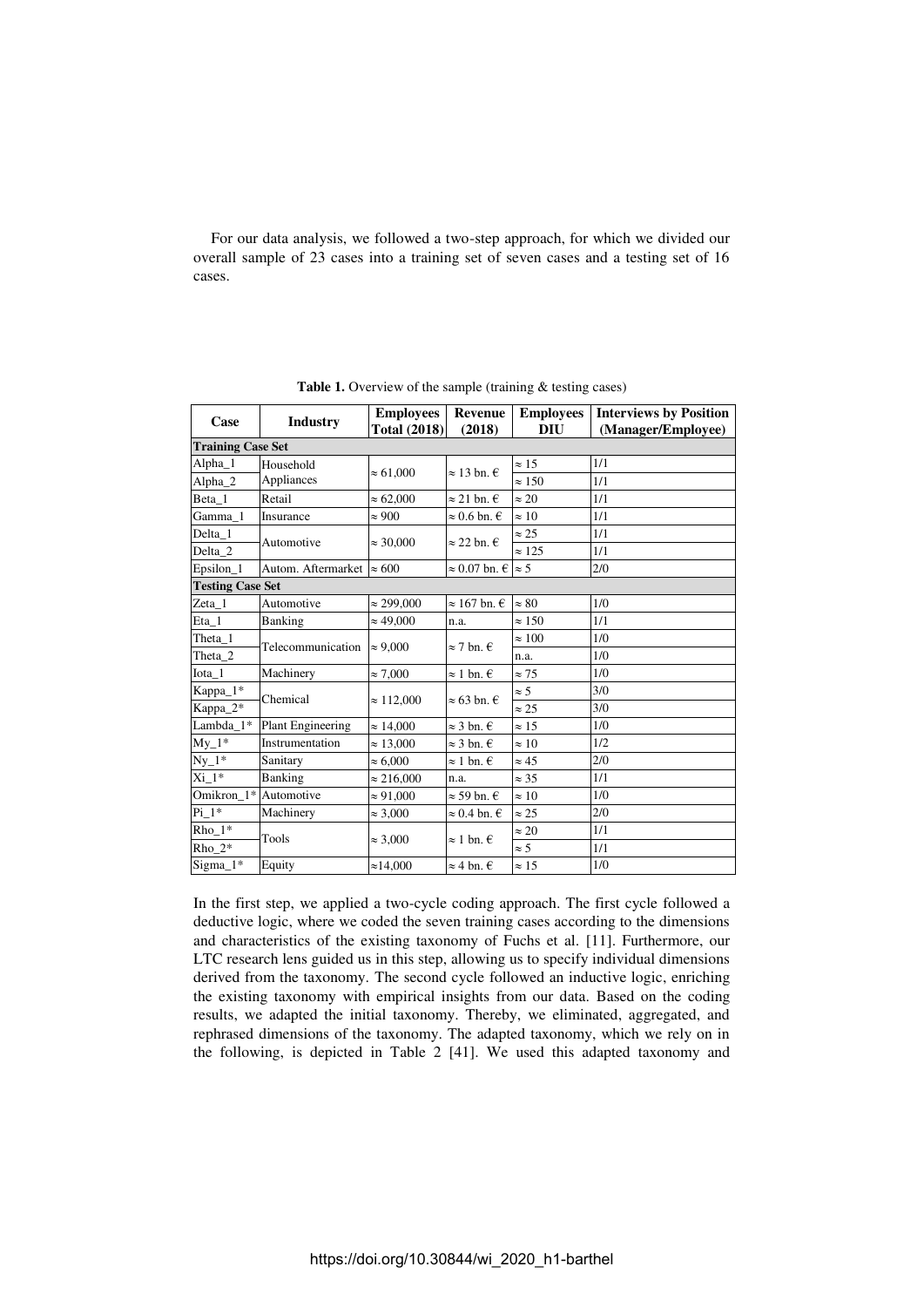clustered the training cases according to the dimensions. This clustering was performed by three researchers independently, whereas noticeable differences in the classification were discussed collectively and resolved consensually [36]. Thereby we concluded that distinct combinations of dimensions related to the DIU objectives were best suited to differentiate between ideal types. To offer a better overview, we printed all required components and physically classified the cases on an office wall. We also prepared digital reflections of the seven categorized cases. This enabled us to hold the training cases against each other and identify overall three ideal types.

| Category                                 |                                       | <b>Dimension</b>        | <b>Characteristic</b>                   |                       |                   |                           |                             |                                   |                  |                                      |
|------------------------------------------|---------------------------------------|-------------------------|-----------------------------------------|-----------------------|-------------------|---------------------------|-----------------------------|-----------------------------------|------------------|--------------------------------------|
| What?<br>Objective & Innovation<br>Scope | Innovation<br>Orientation             |                         | Purely<br>Internal                      | Primarily<br>Internal |                   | <b>Balanced</b>           |                             | Primarily<br>External             |                  | Purely<br>External                   |
|                                          | Market Focus of                       |                         | <b>Existing Business Areas</b>          |                       |                   |                           | <b>Novel Business Areas</b> |                                   |                  |                                      |
|                                          | Scope of<br><b>Innovation Process</b> |                         | Idea<br>Generation                      | Idea<br>Selection     |                   | Innovation<br>Development |                             | Innovation<br>Implemen-<br>tation |                  | Innovation<br>Commer-<br>cialization |
|                                          | Embedding                             |                         | <b>Executive Department</b>             |                       | Line Organization |                           |                             |                                   |                  | Separate Legal Entity                |
| How?                                     |                                       | External<br>Cooperation | None<br>Core Organization<br>Integrated |                       | Irregularly       |                           |                             |                                   |                  | <b>Standard Working</b><br>Mode      |
| Setting &<br>Design                      | Collabo<br>ration                     | <b>Internal Ties</b>    |                                         |                       | Regular Liaison   |                           |                             |                                   | Sporadic Liaison |                                      |
|                                          | ects<br>Pro                           | Project<br>Selection    | Order                                   |                       | Mixed             |                           |                             | Autonomously                      |                  |                                      |
|                                          |                                       | ocation                 | Onsite                                  |                       |                   |                           | Mixed                       |                                   |                  | Offsite                              |

**Table 2.** Adapted taxonomy

In the second step, we applied a deductive coding approach to the 16 testing cases, based on the adapted taxonomy. This allowed us to compile fact sheets for these 16 cases. By means of these fact sheets, we assigned each of the cases to one of the three ideal types identified in the first step. Finally, we compared the case classifications to verify the ideal types of DIUs identified in the first step. This also enabled us to derive specific DIU designs related to the three DIU types.

To conclude, with the first step of our data analysis we provided a frame of three DIU ideal types based on seven training cases. With the second step, we validated these types with the 16 testing cases and enriched the picture with the related DIU designs.

### **4 Results**

#### **4.1 DIU Types**

We assigned the 16 testing cases to the three ideal types according to their distinct set of objectives. In the following, the three ideal types are presented in detail.

**Type 1 – Internal Facilitator.** Ideal type 1 are units that mainly deal with innovations concerning the internal organization, such as business process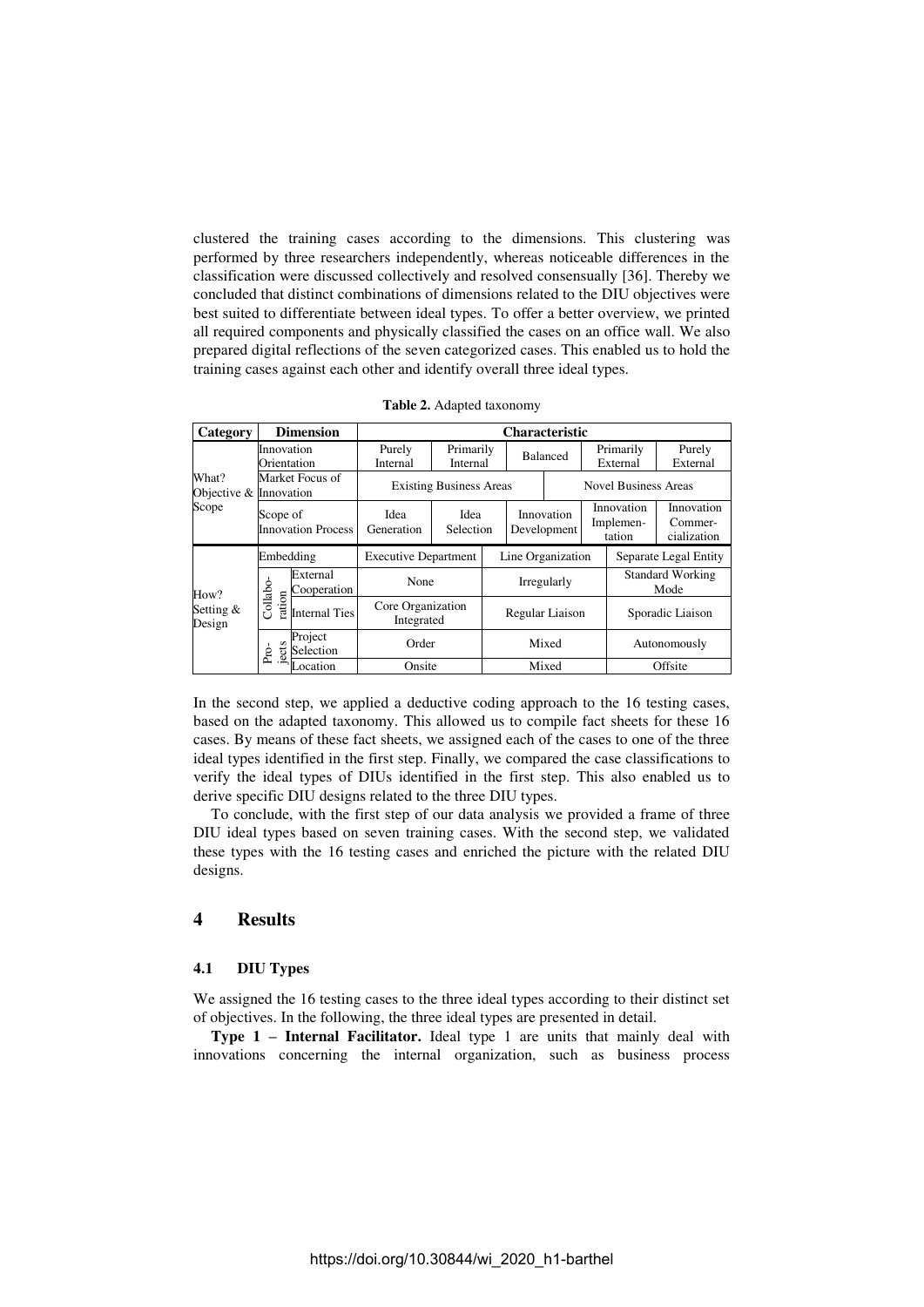innovations. This results in a focus on already existing business areas or existing business processes, respectively. Therefore, their primary objective is the digital transformation of the existing organization. Occasionally, also product or service innovation can be targeted, but this is only seen as a secondary outcome. These units pursue innovation activities to the extent that they generate and select ideas, develop innovations and return the developed solutions to a specialist department that is responsible for the implementation of innovations. For this reason, this first ideal type is called "Internal Facilitator". Eta\_1, for example, develops, tests, and implements concepts for internal business processes such as in the context of human resources, where new paths for talent recruitment and staff development are explored.

**Type 2 – External Enhancer.** Ideal type 2 are units that mainly deal with new products and business models and are therefore primarily externally oriented. However, this type focuses on innovations in existing business areas, i.e. targeting existing customer groups. Like type 1 units, they also transform the existing organization, but primarily aim at market offerings and not at internal processes. Type 2 units generate and select innovation ideas and develop prototypes, which then often leave the unit again. Implementation and commercialization of the innovation is usually carried out by other units in the core organization. For this reason, this second ideal type is called "External Enhancer". Rho\_1, for example, develops personalized digital services for their B2B customers, enabling them to identify purchasing requirements early on, thus optimizing their tool ordering and storage processes.

**Type 3 – External Creator.** Ideal type 3 are units that deal with new products, services, and business models and are therefore externally oriented. In contrast to type 2, this type focuses on innovations in novel business areas, targeting new customer groups and thus creating new business opportunities. Often, these units cover the whole innovation process, starting with idea generation and selection - and in contrast to type 1 and  $2$  – ranging to the implementation of developed solutions. In some instances, the innovations are also commercialized by the unit itself. For this reason, this third ideal type is called "External Creator". Kappa\_1, for example, develops a mobile app to match users with local automotive workshops for arranging repair services. The accompanying business model is independent from the company's core business but fits to the overall ecosystem.

A summary of the classification can be found in Table 3. These ideal types do not cover all combinations of DIU objectives that are theoretically possible and still correspond to our definition of DIUs. Hybrid types, e.g. units that put an equal weight on internal and external innovation and extreme forms, e.g. units that solely pursue internal innovations do exist. We did however not focus on these types, as they do not represent ideal types.

| Type                            | <b>Training Cases</b> | <b>Testing Cases</b>                                       |
|---------------------------------|-----------------------|------------------------------------------------------------|
| Type $1$ – Internal Facilitator | Gamma 1, Delta 1      | Eta <sub>1</sub> , Theta <sub>2</sub> , Kappa <sub>2</sub> |
| Type $2$ – External Enhancer    | Beta_1, Epsilon_1     | Iota 1, Xi 1, Rho 1                                        |
| Type $3$ – External Creator     | Alpha 1, Delta 2      | Zeta_1, Theta_1, Kappa_1, Lambda_1,                        |
|                                 |                       | $My_1$ , Ny 1, Omikron 1, Rho 2                            |
| <b>Hybrid Types</b>             | Alpha 2               | $Pi_1$ , Sigma 1                                           |
|                                 |                       |                                                            |

**Table 3.** Assignment of cases to types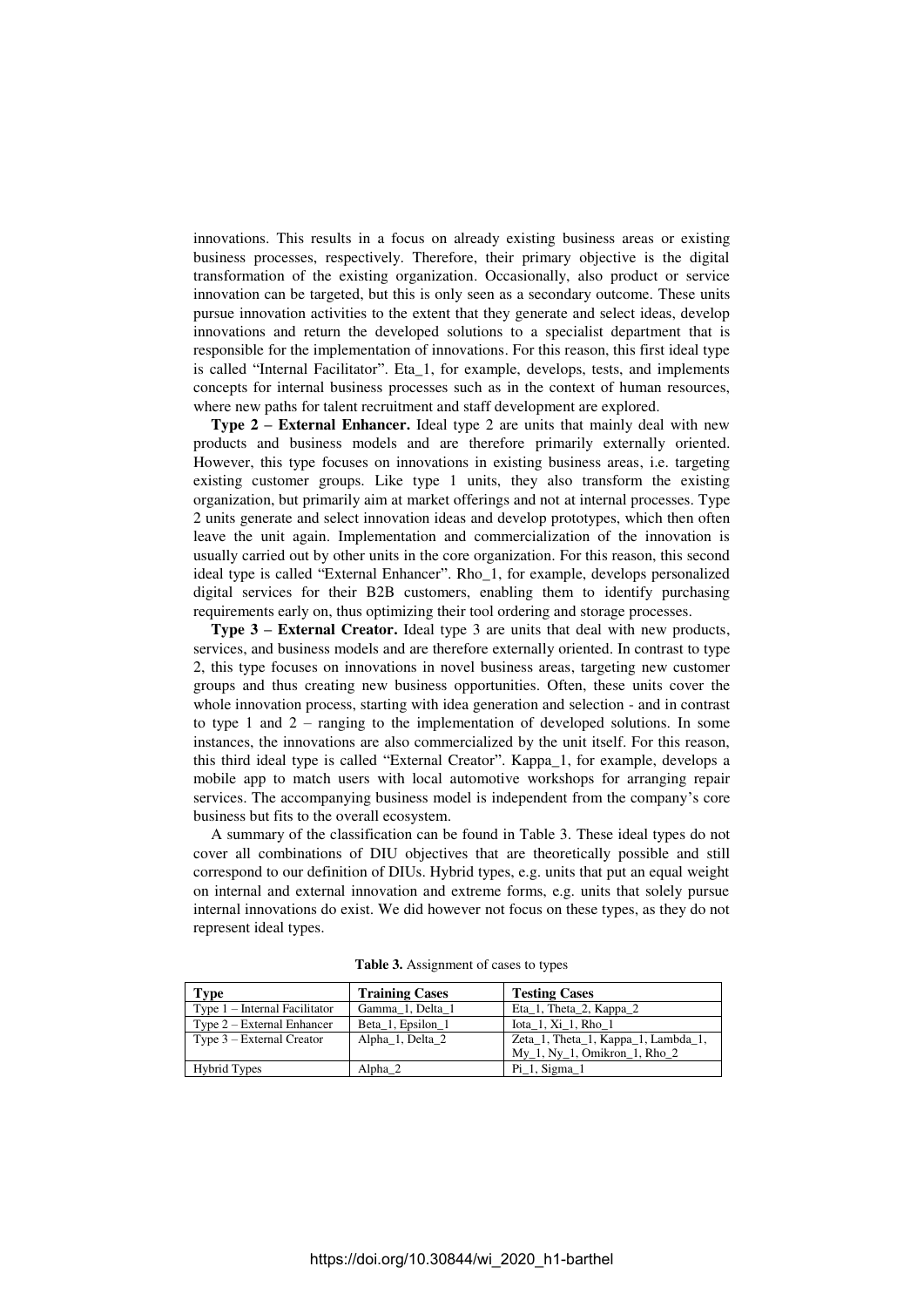#### **4.2 DIU Designs**

We expect that each of the different ideal types has specific design patterns that best fit the respective objective. That does not mean that each unit within one type will have the same design, however we expect to see a design pattern of similar characteristics. These different patterns for each ideal type represent an alignment towards either more pronounced loose coupling or more pronounced tight coupling.

**Type 1 – Internal Facilitator.** Regarding the design options for type 1, we observed that they were usually embedded as an executive department into the organizational structure. External cooperation is rare, while the ties to the existing organization are strongly pronounced. Projects are partly selected autonomously by the DIU, sometimes the units also carry out the core organizations direct orders. Project execution happens both, inside the premises of the DIU, and at the core organization. Surprisingly, also an instance was observed, where a type 1 unit was set up as a separate legal entity with a higher degree of autonomy. While we cannot evaluate whether this design choice is suboptimal as we do not measure DIU success, it seems at least counterintuitive. An overview of type 1 can be found in Table 4. Darker shaded fields were observed frequently, lighter shaded fields represent individual exceptions.

Coming back to our example Eta\_1, employees of the core organization transfer to the DIU and its location offsite for the duration of their projects and work in the agile teams full-time. This shows the existing strong internal ties that are shared by all DIUs of this type. Ideas and respective projects are collected in the core organization, but are managed in the DIU. In contrast, unit Kappa\_2 targets the transformation of internal processes but represents a separate legal entity that selects its projects autonomously. Kappa\_2 also partly involves external partners in their projects to bring in expertise.

| Category                                 |                                       | <b>Dimension</b>        | <b>Characteristic</b>                   |                       |                   |                           |  |                       |                                   |                                      |
|------------------------------------------|---------------------------------------|-------------------------|-----------------------------------------|-----------------------|-------------------|---------------------------|--|-----------------------|-----------------------------------|--------------------------------------|
| What?<br>Objective & Innovation<br>Scope | Innovation<br>Orientation             |                         | Purely<br>Internal                      | Primarily<br>Internal | <b>Balanced</b>   |                           |  | Primarily<br>External |                                   | Purely<br>External                   |
|                                          | Market Focus of                       |                         | <b>Existing Business Areas</b>          |                       |                   |                           |  |                       | <b>Novel Business Areas</b>       |                                      |
|                                          | Scope of<br><b>Innovation Process</b> |                         | Idea<br>Generation                      | Idea<br>Selection     |                   | Innovation<br>Development |  |                       | Innovation<br>Implemen-<br>tation | Innovation<br>Commer-<br>cialization |
|                                          | Embedding                             |                         | <b>Executive Department</b>             |                       | Line Organization |                           |  |                       | Separate Legal Entity             |                                      |
| How?<br>Setting &<br>Design              |                                       | External<br>Cooperation | None<br>Core Organization<br>Integrated |                       |                   | Irregularly               |  |                       | <b>Standard Working</b><br>Mode   |                                      |
|                                          | Collabo<br>ration                     | <b>Internal Ties</b>    |                                         |                       | Regular Liaison   |                           |  |                       | Sporadic Liaison                  |                                      |
|                                          | ects<br>Pro-                          | Project<br>Selection    | Order                                   |                       | Mixed             |                           |  | Autonomously          |                                   |                                      |
|                                          |                                       | ocation                 | Onsite                                  |                       | Mixed             |                           |  |                       | Offsite                           |                                      |

**Table 4.** Design of ideal type 1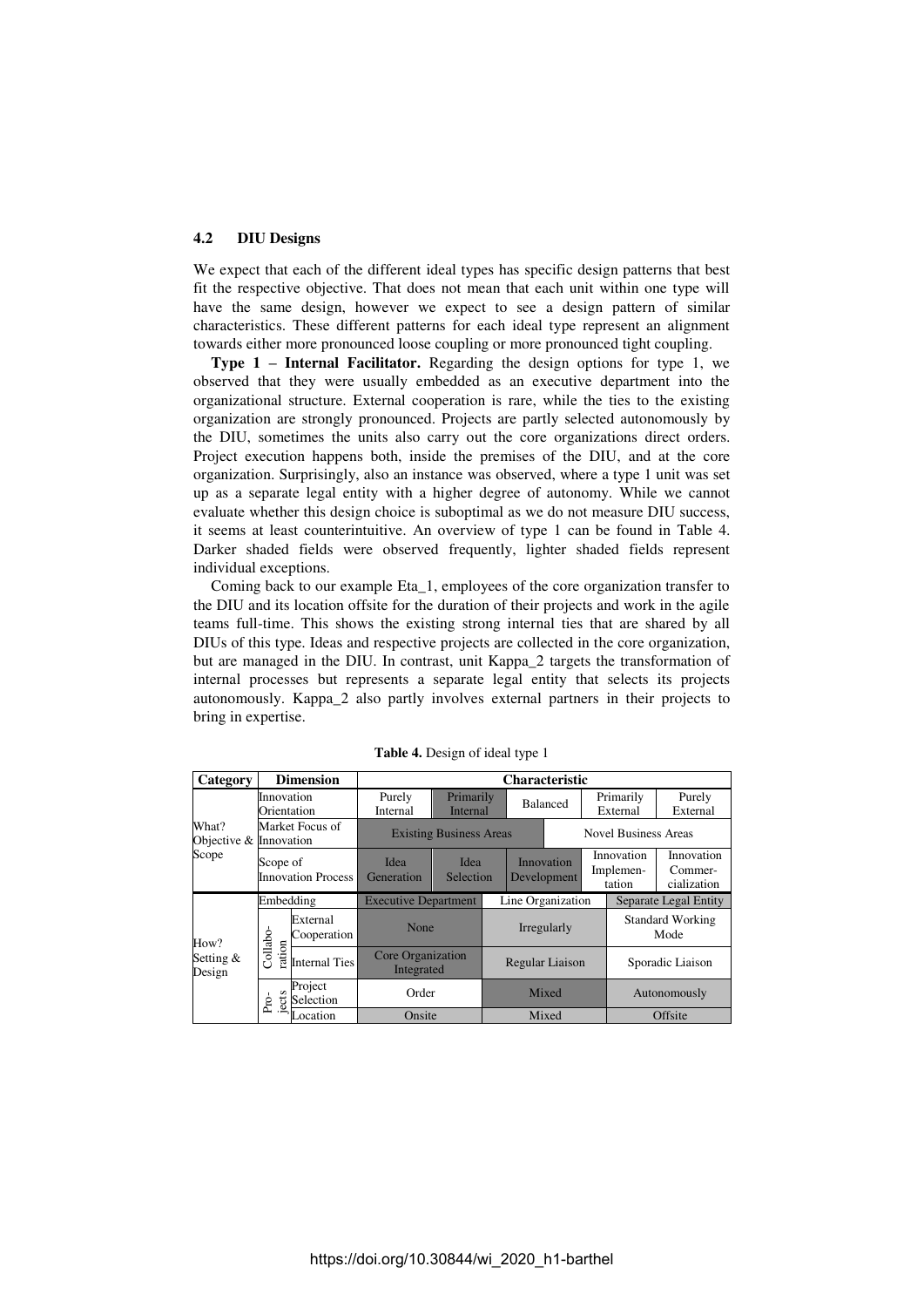**Type 2 – External Enhancer.** Looking at the design of type 2 DIUs (see Table 5), we see that these units are usually embedded as departments into the line organizations but can occasionally also be executive departments. Both, the cooperation with external partners and the ties to the internal organization are considered to be relevant. All of the observed units do develop project ideas autonomously and at the same time initiate projects based on the core organization's order. Execution of projects mainly happens in the DIU's premises, but in one case also onsite the core organization.

Referring to the initial example of Rho\_1, we see that this unit is integrated into the line organizations and executes projects onsite. Additionally, it collaborates with external partners as well as with the company. It selects ideas itself, but also adopts project ideas from the company. Unit Iota\_1 carries out projects exclusively offsite and is managed as an executive department. The unit launches projects ideas both on its own and on order of the core organization. Similar to other "External Enhancer" units, Iota\_1 has strong internal relations but also cooperates with external partners.

| Category                                 |                                       | <b>Dimension</b>        | <b>Characteristic</b>           |                       |                   |                           |                             |                                   |                       |                                      |
|------------------------------------------|---------------------------------------|-------------------------|---------------------------------|-----------------------|-------------------|---------------------------|-----------------------------|-----------------------------------|-----------------------|--------------------------------------|
| What?<br>Objective & Innovation<br>Scope | Innovation<br>Orientation             |                         | Purely<br>Internal              | Primarily<br>Internal |                   | <b>Balanced</b>           |                             |                                   | Primarily<br>External | Purely<br>External                   |
|                                          | Market Focus of                       |                         | <b>Existing Business Areas</b>  |                       |                   |                           | <b>Novel Business Areas</b> |                                   |                       |                                      |
|                                          | Scope of<br><b>Innovation Process</b> |                         | Idea<br>Generation              | Idea<br>Selection     |                   | Innovation<br>Development |                             | Innovation<br>Implemen-<br>tation |                       | Innovation<br>Commer-<br>cialization |
|                                          | Embedding                             |                         | <b>Executive Department</b>     |                       | Line Organization |                           |                             | Separate Legal Entity             |                       |                                      |
|                                          |                                       | External<br>Cooperation | None                            |                       | Irregularly       |                           |                             | <b>Standard Working</b><br>Mode   |                       |                                      |
| How?<br>Setting &<br>Design              | Collabo<br>ration                     | <b>Internal Ties</b>    | Core Organization<br>Integrated |                       | Regular Liaison   |                           |                             | Sporadic Liaison                  |                       |                                      |
|                                          | ects<br>Pro-                          | Project<br>Selection    | Order                           |                       | Mixed             |                           |                             |                                   | Autonomously          |                                      |
|                                          |                                       | ocation                 | Onsite                          |                       | Mixed             |                           |                             |                                   | Offsite               |                                      |

**Table 5.** Design of ideal type 2

**Type 3 – External Creator.** Regarding the design of type 3 units (see Table 6), we found that they are usually set up as a separate legal entity, although we have observed the individual embedding as an executive department. Cooperation with external partners happens regularly. While in theory the distance from the core organization is highest for type 3, the ties to the core organization still play an important role for this type of DIU. Projects are selected independently by the DIU and executed primarily offsite of the core organization in separate facilities of the DIUs.

Coming back to the example of Kappa\_1, we see that the unit is a separate legal entity and exclusively carries out projects offsite. It selects projects autonomously and unites external collaboration and strong internal ties. In contrast, Rho\_2 is an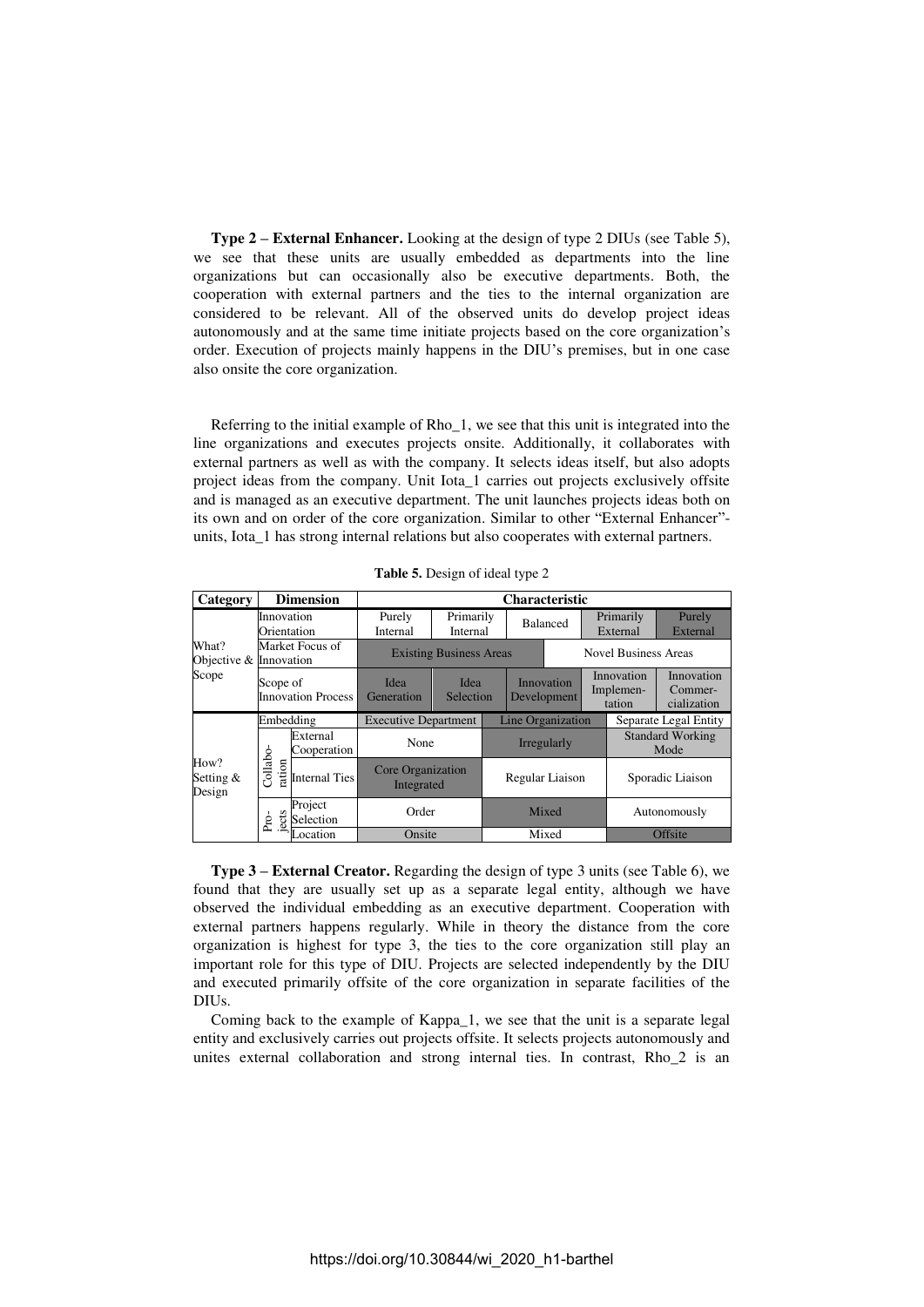executive department and executes projects on- and offsite. It selects projects autonomously and cooperates on a regular basis with the company.

| Category                        |                                       | <b>Dimension</b>        | <b>Characteristic</b>           |                       |                        |                           |  |                                   |                                 |                                      |
|---------------------------------|---------------------------------------|-------------------------|---------------------------------|-----------------------|------------------------|---------------------------|--|-----------------------------------|---------------------------------|--------------------------------------|
|                                 | Innovation<br>Orientation             |                         | Purely<br>Internal              | Primarily<br>Internal |                        | <b>Balanced</b>           |  | Primarily<br>External             |                                 | Purely<br>External                   |
| What?<br>Objective & Innovation | Market Focus of                       |                         | <b>Existing Business Areas</b>  |                       |                        |                           |  | <b>Novel Business Areas</b>       |                                 |                                      |
| Scope                           | Scope of<br><b>Innovation Process</b> |                         | Idea<br>Generation              | Idea<br>Selection     |                        | Innovation<br>Development |  | Innovation<br>Implemen-<br>tation |                                 | Innovation<br>Commer-<br>cialization |
|                                 | Embedding                             |                         | <b>Executive Department</b>     |                       | Line Organization      |                           |  |                                   |                                 | <b>Separate Legal Entity</b>         |
|                                 |                                       | External<br>Cooperation | None                            |                       |                        | Irregularly               |  |                                   | <b>Standard Working</b><br>Mode |                                      |
| How?<br>Setting &<br>Design     | Collabo-<br>ration                    | <b>Internal Ties</b>    | Core Organization<br>Integrated |                       | <b>Regular Liaison</b> |                           |  |                                   | Sporadic Liaison                |                                      |
|                                 | cts<br>Pro-                           | Project<br>Selection    | Order                           |                       | Mixed                  |                           |  | Autonomously                      |                                 |                                      |
|                                 |                                       | ocation                 | Onsite                          |                       | Mixed                  |                           |  |                                   | Offsite                         |                                      |

**Table 6.** Design of ideal type 3

## **5 Implications, Limitations, and Future Research**

The goal of this work is to clarify the *means-ends-relationship* between DIU objectives (*ends*) and DIU designs (*means*) by shedding light on the underlying mechanisms from a LTC perspective resulting in a typology of DIUs. Following RQ1 – *How can DIU types be differentiated by their objectives?* – we identified three DIU types based on their respective objectives: 1) *internal facilitator*, 2) *external enhancer*, and 3) *external creator*. Subsequently, by answering RQ2 - *How are DIUs designed to create a fit to the given objective? –* we found different design patterns that appear to fit to the different innovation objectives. Concluding, the purpose and design of a DIU are related in such a way that a DIU with a primarily internal innovation focus is also more closely linked to the core organization than a unit whose primary objective is external. Type 1 units such as Eta\_1 and Theta\_2 are often implemented as executive departments, thus being closely bound to the core organization's top management. While they have some autonomy regarding project selection, they also act on direct order of the executive board and execute these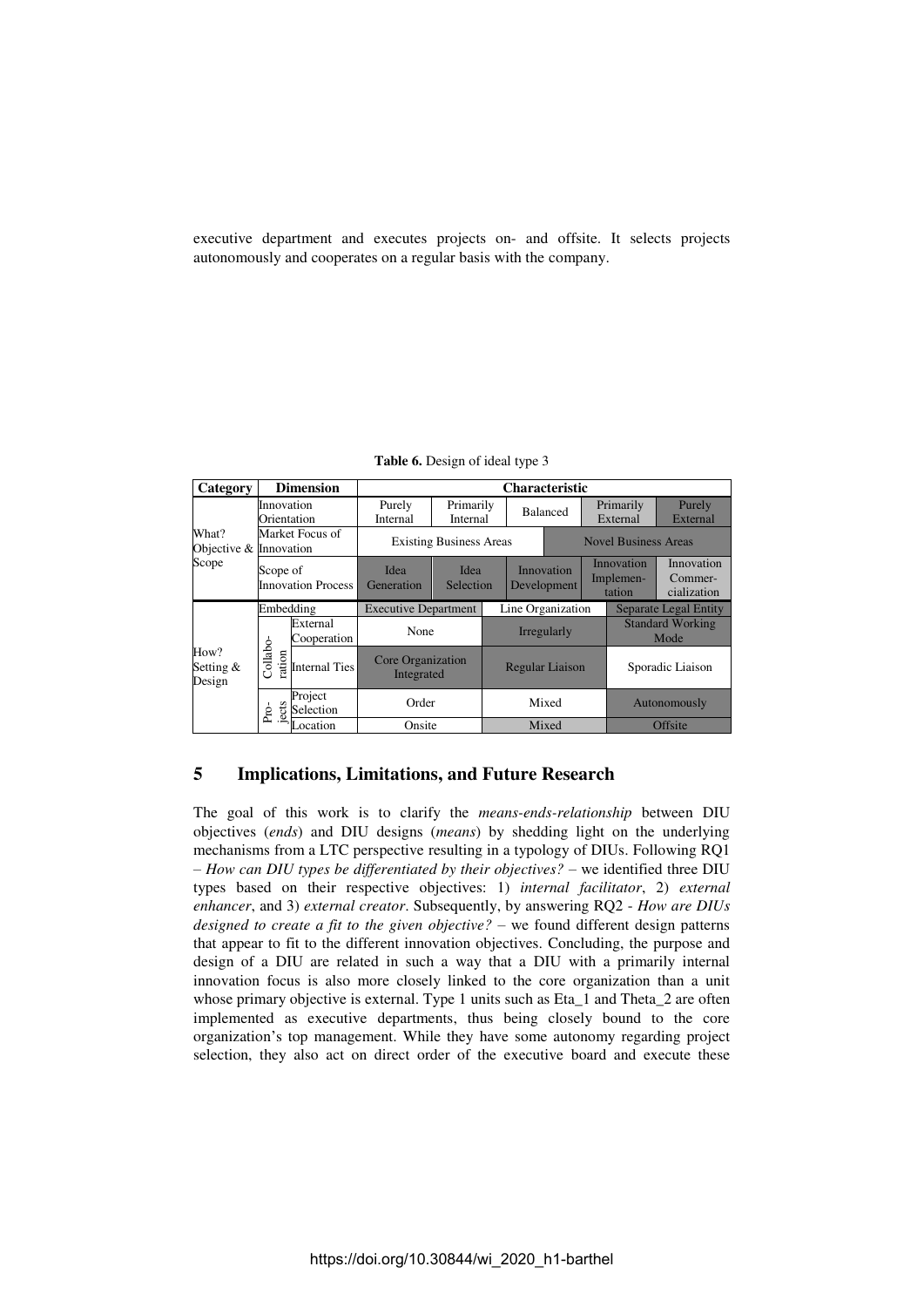projects primarily in the core organization. This design set-up fits their overall objective of transforming the existing organization and their current business areas. On the contrary, type 3 units such as Lambda\_1 and Omikron\_1 are regularly set up as separate legal entities that strongly rely on external cooperation, select their projects autonomously and work on their own premises. This is consistent with their objective of creating novel business areas, extending the core organization's current operations. Overall, we offer an initial comprehensive and consistent typology of DIUs.

We found that the LTC concept can be helpful to understand underlying mechanisms for organizational set-ups to embed digital innovation. This can be seen by the general relationship between objectives and designs. DIUs that target internal processes (type 1) need to leverage existing organizational resources to successfully perform innovation activities. To utilize these existing resources *tighter coupling* appears beneficial [23]. In contrast, when innovation activities depart from previous operations and business areas (type 3), the value of the core company's existing competencies and assets for new ventures diminishes [25]. At the same time, disturbances and impediments from the core organization on new ventures might increase, when they move further away from existing business [23], thus making *looser coupling* beneficial [25]. Concluding, we find that LTC is not to be understood as a unidimensional concept, but organizations apply a set of different measures to achieve both, loose and tight coupling, however with different weightings depending on the units' objectives, which is in line with LTC literature [22]. This is also reflected in the existence of type 2 DIUs and hybrid units.

By giving an overview of DIU ideal types that is reduced to the essential objectives and design options, we also offer relevant implications to practitioners. First, practitioners can gain an initial overview of existing DIU set-ups. Second, we offer an explanation for the relationship between objective and design of DIUs, thus laying the foundation for decision makers to build on and to implement novel DIUs or adapt existing units. Third, we also give some grounds on which set-ups might be better suited for the respective objectives. By applying the LTC lens to our observations, we can derive the recommendation that decision makers should set up the design of their DIUs in a way that include both, loose and tight coupling elements, according to the DIUs' objective. Given that, a stronger emphasis on tighter coupling is recommended for those units that aim to transform the existing business, whereas an emphasis on looser coupling is better suited to develop novel business areas.

Our findings are not without limitations. All observed units originate from one geographical region but many of them operate worldwide. With our study, we only capture the units' current status, as if the units' designs would be static. However, from the interviews we know that organizations see the units' evolution as a dynamic process and for example deliberately set up units according to type 1 with the aim of developing them to type 2 over time. We cannot capture these approaches with our typology, as we look at features, not processes. Further, we leave aside all DIU design characteristics that we see as a prerequisite for any DIU type (i.e. embedding into corporate digital strategy, top management support etc.), as these characteristics are not helpful to differentiate between types. When setting up a DIU, these aspects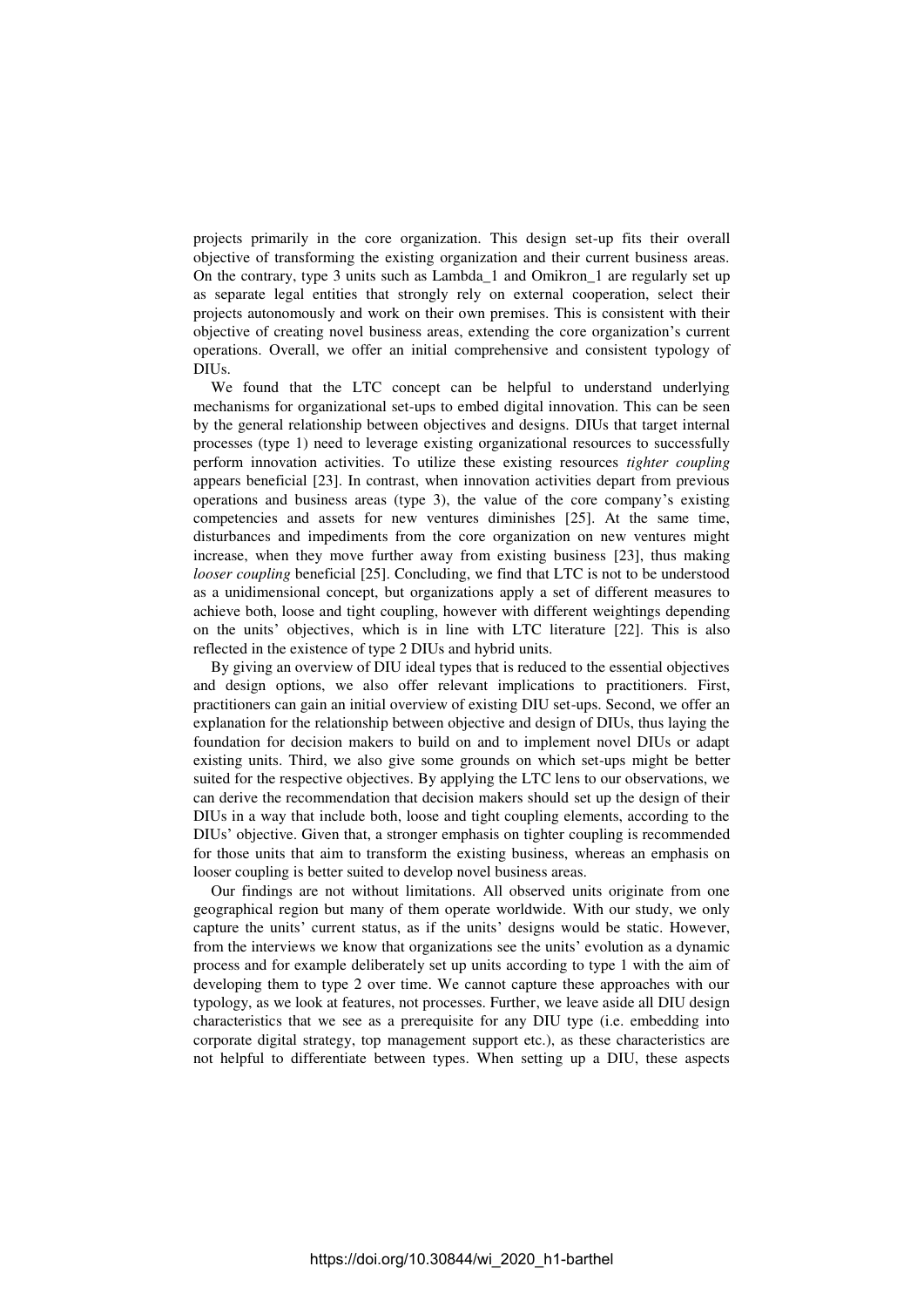should definitely be addressed. We also do not touch upon more "soft" aspects, such as culture, although we know from the interviews that these aspects are seen as main success factors. In-depth longitudinal case studies could account for some of these shortcomings. This way, researchers could seek to better understand the process of DIU implementation, evolution, and potential reintegration. Also, we did not include any measures regarding the actual success of DIUs. Further quantitative research should investigate which design options statistically increase DIU success. Finally, the observed hybrid types might be worth further analysis as they might represent transitional forms in the evolution between two ideal types.

### **References**

- 1. Nambisan, S., Lyytinen, K., Majchrzak, A., Song, M.: Digital Innovation Management: Reinventing Innovation Management Research in a Digital World. MIS Quarterly 41, 223- 238 (2017)
- 2. Fichman, R.G., Dos Santos, B.L., Zheng, Z.E.: Digital Innovation as a Fundamental and Powerful Concept in the Information Systems Curriculum. MIS Quarterly 38, 329-353 (2014)
- 3. Kohli, R., Melville, N.: Digital Innovation: A Review and Synthesis. Information Systems Journal 29, 200-223 (2019)
- 4. Wiesböck, F., Hess, T.: Digital Innovations. Electronic Markets (2019)
- 5. Yoo, Y., Boland Jr, R.J., Lyytinen, K., Majchrzak, A.: Organizing for Innovation in the Digitized World. Organization Science 23, 1398-1408 (2012)
- 6. Chan, C.M., Teoh, S.Y., Yeow, A., Pan, G.: Agility in Responding to Disruptive Digital Innovation: Case Study of an SME. Information Systems Journal 29, 436-455 (2019)
- 7. Haffke, I., Kalgovas, B.J., Benlian, A.: The Role of the CIO and the CDO in an Organization's Digital Transformation. In: Proceedings of the 37th International Conference on Information Systems, pp. 1-20. (2016)
- 8. Sindemann, T., von Buttlar, H.: Konzerne auf den Spuren von Start-ups Wie etablierte Unternehmen Innovation Labs, Acceleratoren und Inkubatoren als Instrument der digitalen Transformation nutzen. Infront Consulting & Management GmbH and Capital (2017)
- 9. Kreimeier, N.: Digilabs deutscher Konzerne arbeiten näher am Kernprodukt. Capital (2019)
- 10. Ebers, M.: Organisationsmodelle für Innovation. Schmalenbachs Zeitschrift für betriebswirtschaftliche Forschung 69, 81-109 (2017)
- 11. Fuchs, C., Barthel, P., Herberg, I., Berger, M., Hess, T.: Characterizing Approaches to Digital Transformation: Development of a Taxonomy of Digital Units. In: Proceedings of the 14th Internationale Tagung Wirtschaftsinformatik, pp. 632-646. (2019)
- 12. Yoo, Y., Henfridsson, O., Lyytinen, K.: Research Commentary—The New Organizing Logic of Digital Innovation: An Agenda for Information Systems Research. Information Systems Research 21, 724-735 (2010)
- 13. Arvidsson, V., Mønsted, T.: Generating Innovation Potential: How Digital Entrepreneurs Conceal, Sequence, Anchor, and Propagate New Technology. The Journal of Strategic Information Systems 27, 369-383 (2018)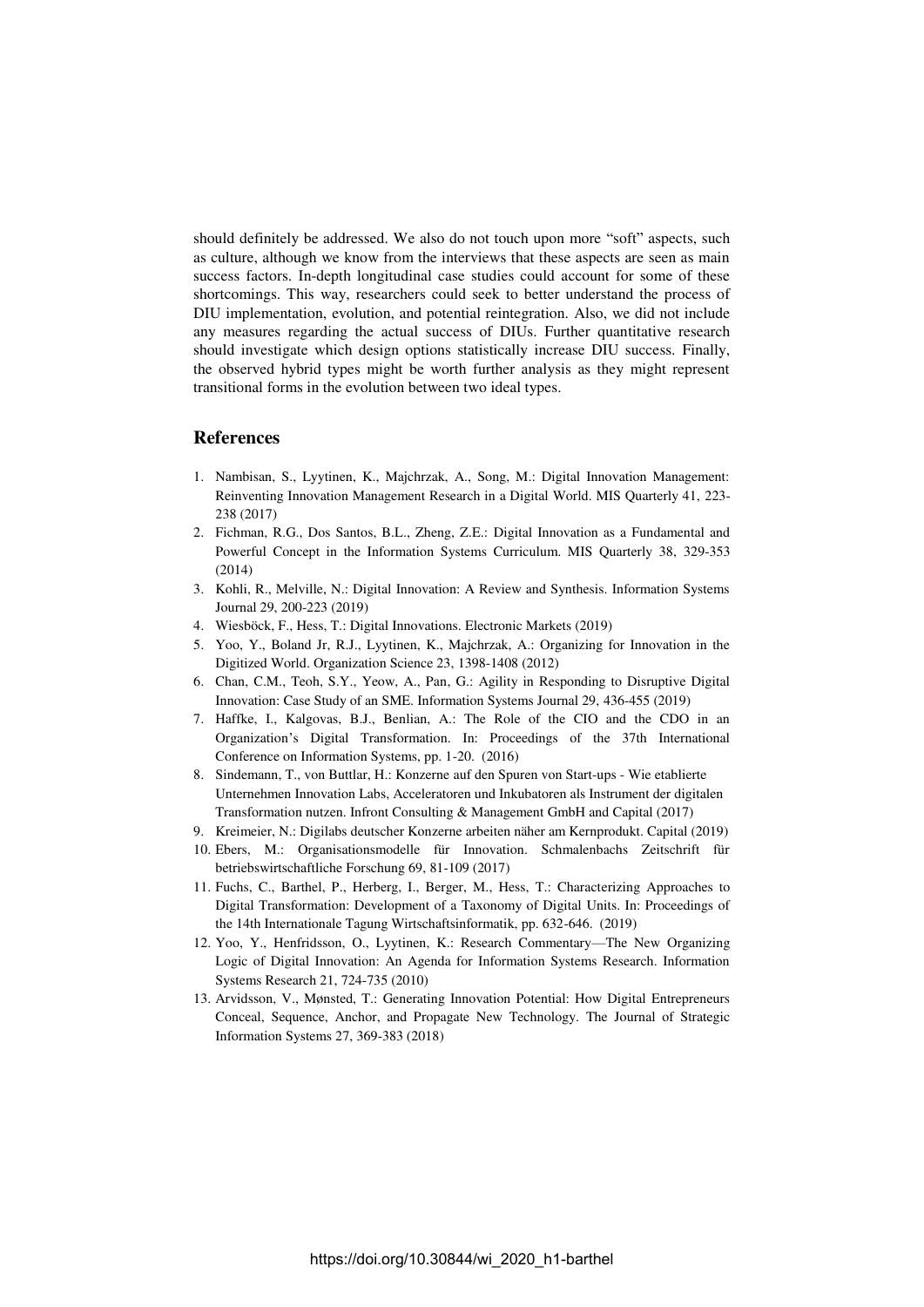- 14. Tushman, M., Smith, W.K., Wood, R.C., Westerman, G., O'Reilly, C.: Organizational Designs and Innovation Streams. Industrial and Corporate Change 19, 1331-1366 (2010)
- 15. Dixon, J.A., Brohman, K., Chan, Y.E.: Dynamic Ambidexterity: Exploiting Exploration for Business Success in the Digital Age. In: Proceedings of the 38th International Conference on Information Systems, pp. 1-17. (2017)
- 16. Christensen, C.M.: The Innovator's Dilemma: When New Technologies Cause Great Firms to Fail. Harvard Business Review Press, Boston, USA (2015)
- 17. Burgers, H., Jansen, J.J.: Organizational Ambidexterity and Corporate Entrepreneurship: The Differential Effects on Venturing, Innovation and Renewal Processes. Frontiers of Entrepreneurship Research 28, 1-16 (2008)
- 18. Boumgarden, P., Nickerson, J., Zenger, T.R.: Sailing into the Wind: Exploring the Relationships among Ambidexterity, Vacillation, and Organizational Performance. Strategic Management Journal 33, 587-610 (2012)
- 19. Kaltenecker, N., Hess, T., Huesig, S.: Managing Potentially Disruptive Innovations in Software Companies: Transforming from On-premises to the On-demand. The Journal of Strategic Information Systems 24, 234-250 (2015)
- 20. Selcer, A., Decker, P.: The Structuration of Ambidexterity: An Urge for Caution in Organizational Design. International Journal of Organizational Innovation 5, 65-96 (2012)
- 21. Garcia, R., Calantone, R.: A Critical Look at Technological Innovation Typology and Innovativeness Terminology: A Literature Review. Journal of Product Innovation Management 19, 110-132 (2002)
- 22. Orton, J.D., Weick, K.E.: Loosely Coupled Systems: A Reconceptualization. Academy of Management Review 15, 203-223 (1990)
- 23. Burgelman, R.A.: Designs for Corporate Entrepreneurship in Established Firms. California Management Review 26, 154-166 (1984)
- 24. Burke, W.W.: A Perspective on the Field of Organization Development and Change: The Zeigarnik Effect. The Journal of Applied Behavioral Science 47, 143-167 (2011)
- 25. Ravichandran, T.: Exploring the Relationships Between IT Competence, Innovation Capacity and Organizational Agility. The Journal of Strategic Information Systems 27, 22- 42 (2018)
- 26. Akgün, A.E., Keskin, H., Byrne, J.: Antecedents and Contingent Effects of Organizational Adaptive Capability on Firm Product Innovativeness. Journal of Product Innovation Management 29, 171-189 (2012)
- 27. Jansen, J.J., Tempelaar, M.P., Van den Bosch, F.A., Volberda, H.W.: Structural Differentiation and Ambidexterity: The Mediating Role of Integration Mechanisms. Organization Science 20, 797-811 (2009)
- 28. Gulati, R., Garino, J.: Get the Right Mix of Bricks & Clicks. Harvard Business Review 78, 107-114 (2000)
- 29. Bailey, K.D.: Typologies and Taxonomies: An Introduction to Classification Techniques. SAGE Publications, Thousand Oaks, USA (1994)
- 30. Doty, D.H., Glick, W.H.: Typologies as a Unique Form of Theory Building: Toward Improved Understanding and Modeling. Academy of Management Review 19, 230-251 (1994)
- 31. Paré, G., Trudel, M.-C., Jaana, M., Kitsiou, S.: Synthesizing IS Knowledge: A Typology of Literature Reviews. Information & Management 52, 183-199 (2015)